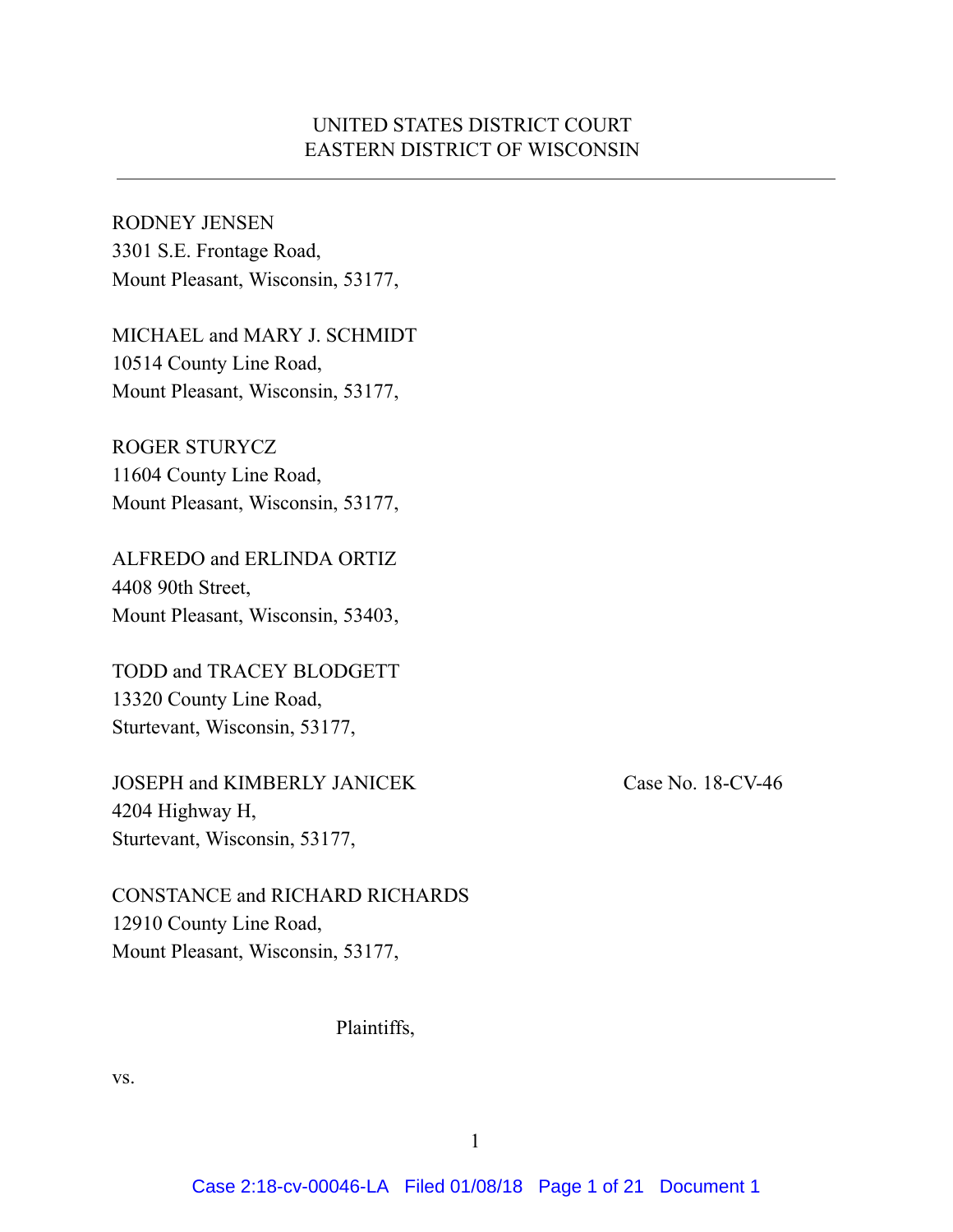VILLAGE OF MOUNT PLEASANT a Wisconsin municipal corporation, 8811 Campus Drive, Mount Pleasant, WI 53406,

DAVID DE GROOT Village President of Mount Pleasant, in his individual and official capacity, 8811 Campus Drive, Mount Pleasant, WI 53406,

Defendants.

#### COMPLAINT

Now come Plaintiffs, above captioned, by and through their attorneys Eminent Domain Services, LLC, by Attorney Erik Olsen, and for their Complaint state and allege as follows:

1) This is a 1983 case showing violations of the Plaintiffs' constitutional rights to equal protection, private property, and due process. The Plaintiffs' constitutional rights are being violated, and will be further violated, for at least four reasons. First, the Plaintiffs' land and homes are being taken by the Defendants for the benefit of a private corporation which intends to build an electronics factory on part of the land taken from the Plaintiffs, and the factory will be served by expanded roads and utilities built on part of the land taken from Plaintiffs. Second, the private corporation, which has a history of polluting, has been exempted from fundamental environmental requirements, such as creating an environmental impact statement and wetland permitting. Third, the Defendants propose to pay the Plaintiffs a fraction of the compensation that is being paid, or has been paid to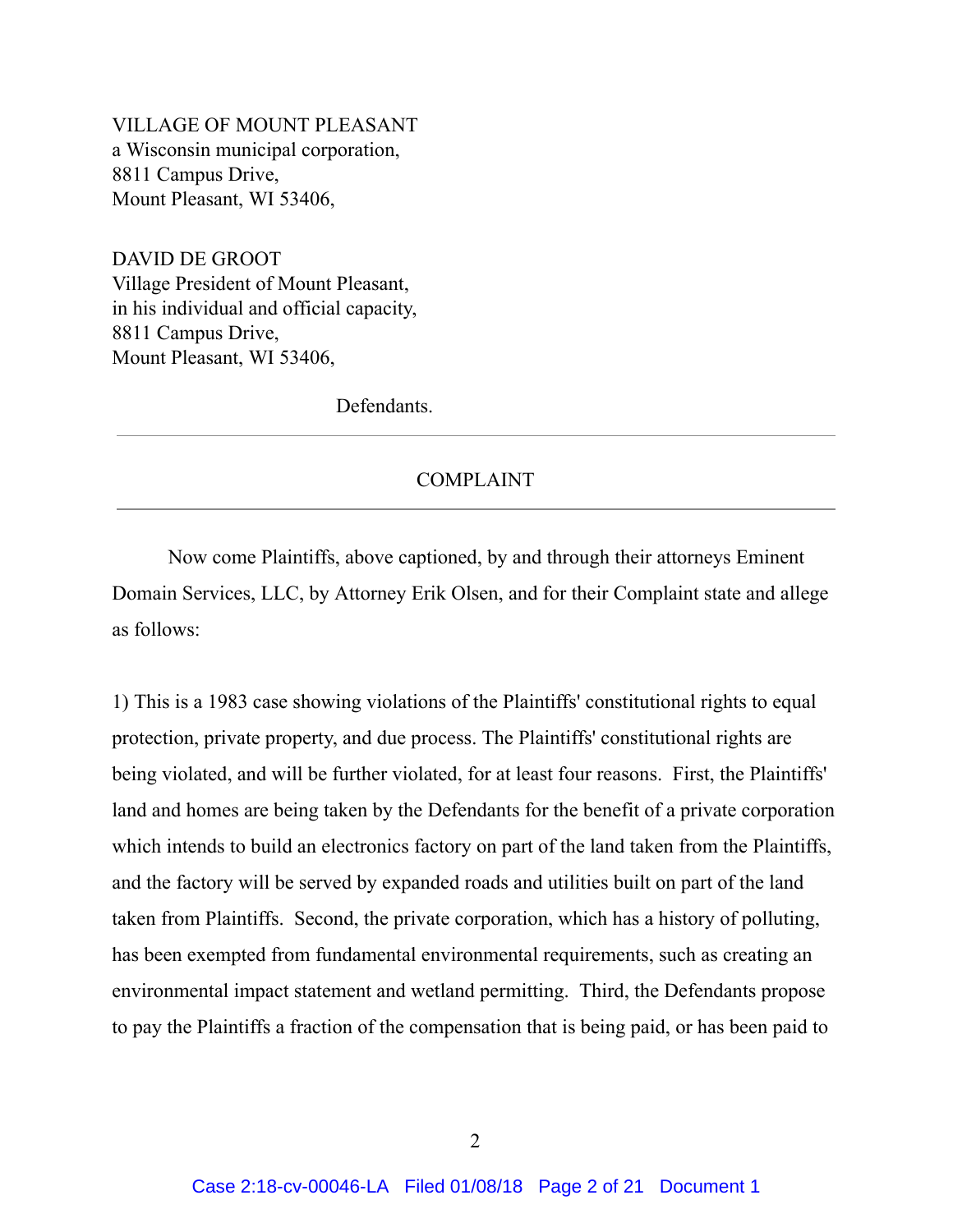Plaintiffs' similarly situated neighbors. Lastly, the Plaintiffs' property is being taken for a non-public purpose.

#### FACTS

2) On July 26, 2017 Governor Walker announced plans to use public funds and to otherwise facilitate the construction of a massive, privately owned, Foxxconn factory complex in Southeast Wisconsin ("Foxconn").

3) As widely reported in the news, Foxxconn is a manufacturer of computers and high tech products that has, to date, largely operated in Asia, with a history building and operating large factories that create substantial pollution problems.

4) On July 27, 2017 Governor Scott Walker and Foxconn Founder and CEO Terry Gou signed a Memorandum of Understanding (MOU).

5) On July 28, 2017 Governor Walker called a Special Session of the Wisconsin State Legislature to consider legislation ("the Legislation") designed to facilitate and attract the Foxconn factory project to Wisconsin by authorizing the creation of one (1) electronics and information technology manufacturing zone ("EITM zone").

6) By September 12, 2017 the Legislation had passed both the Wisconsin State Legislature and the Wisconsin State Senate.

7) On September 18, 2017 Governor Walker signed the Legislation, 2017 Act 58, into law.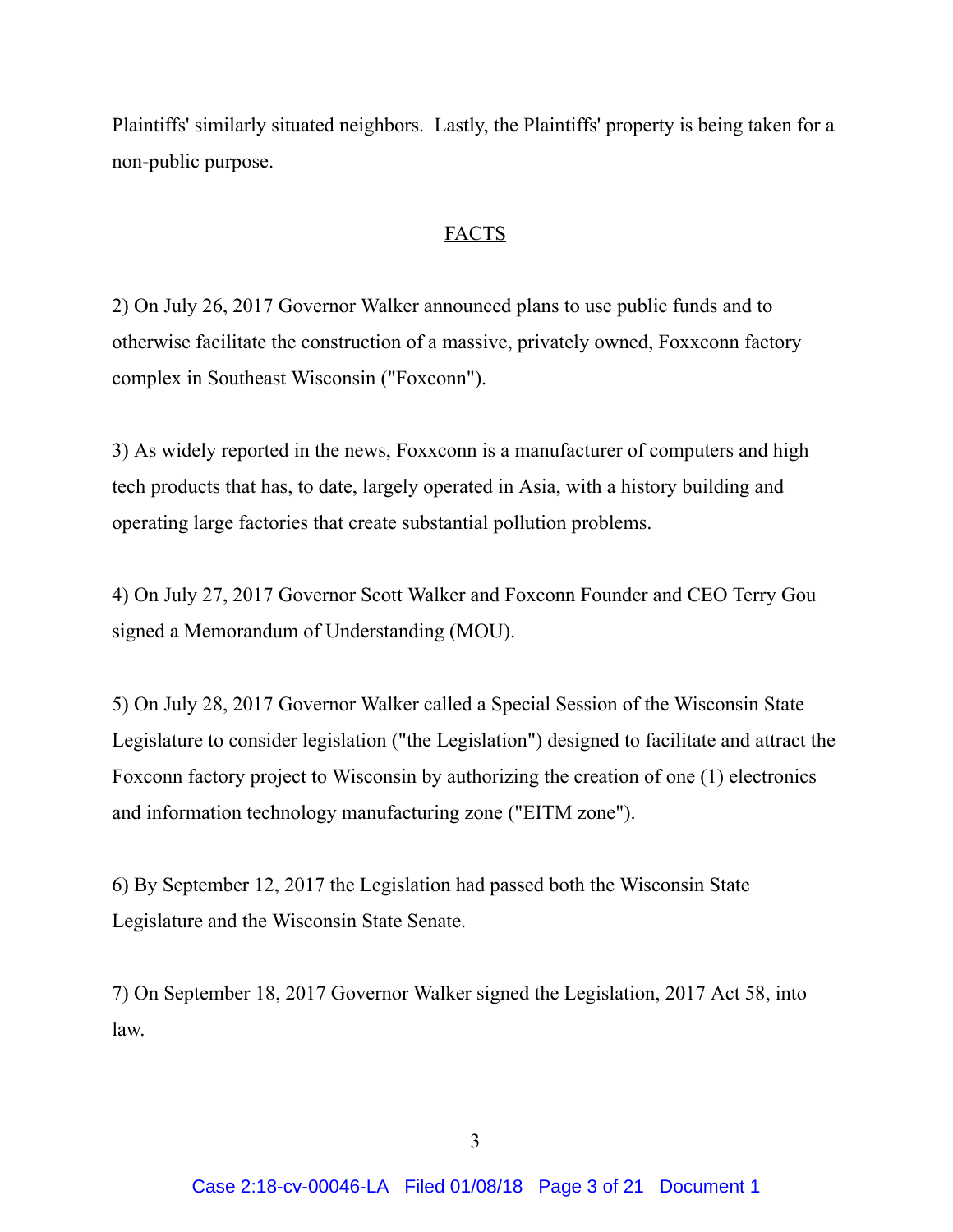8) The Legislation provides for financial incentives designed to attract Foxxconn to Wisconsin, and also eases environmental safeguards and requirements within the one (1) EITM zone. For example the legislation removes the requirement of completing an environmental impact statement ("EIS") and also allows for the filling and alteration of wetlands in the EITM, in some cases without any oversight or approval at all, and for a degree of protection from the Wisconsin Court System.

8) A prominent magazine reported "Wisconsin Just Gave Foxconn \$2.85 Billion — and Protection From Its Court System — to Build a TV Factory" 1

9) On November 10, 2017 Governor Walker and Foxconn Chairman Terry Gou signed a contract to provide up to \$2.85 billion in state income tax credits to the company for the factory project.

10) Around October of 2017, most of the Plaintiffs received letters from the Village of Mount Pleasant indicating that their land, as well as the homes and businesses situated thereon, would be acquired by the Village for the Foxxconn project and the road and utility projects directly related thereto. *See* Exhibit A.

11) In late November 2017, the Village of Mount Pleasant and Racine County approved financing and, by act of its final policymakers, entered into a developer's agreement with Foxxconn, the developer's agreement appeared to have been prepared and edited shortly before it was approved by Mount Pleasant, engendering questions among the Plaintiffs about how well it had been considered.

<sup>&</sup>lt;sup>1</sup> New York Magazine 09/21/17

http://nymag.com/daily/intelligencer/2017/09/wisconsin-gave-foxconn-preferential-treatment-in-its-courts .html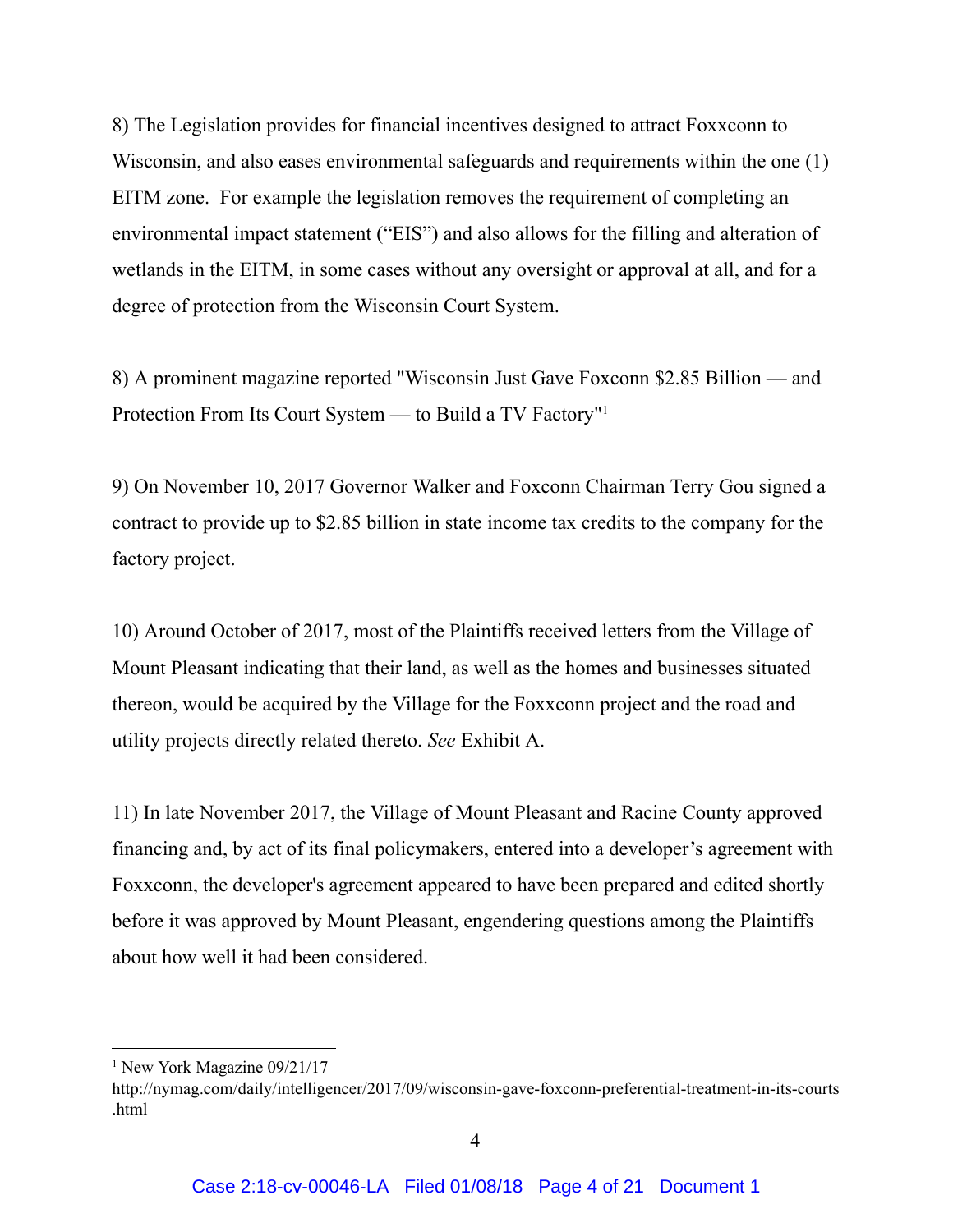12) One of the terms of the developer's agreement is that Mount Pleasant is required to acquire approximately 2900 of acres of land ("the Acquisition") from various landowners ("Landowners") for use in the Foxxconn project.

13) The Acquisition is shown in the attached Exhibit A.

14) Part of the Acquisition will be directly conveyed to Foxxconn, part of the Acquisition will be held by the Village or its instrumentalities for Foxxconn's possible future use, and part of the Acquisition will be acquired using eminent domain and used for road and utility expansion project purposes.

15) The Village would not be expanding the roads in the Acquisition area, or undertaking the utility expansion projects in the Acquisition area if not for the Foxxconn project and the road and utility expansion projects are being specifically undertaken for the benefit of the Foxxconn.

16) The road and utility expansion project is directly related to and intertwined with the Foxxconn project, and is of a size and type such that it is *de facto* private purpose.

17) Certain access controls are being put on the expanded roads which would never be necessary, desirable, or lawful and are in fact a pretext to force the acquisition of the portions of Plaintiffs' land which will not be directly utilized for the road and utility expansion project so that it can be conveyed to Foxxconn, or held for Foxxconn's benefit, as required by the developers agreement.

18) Pursuant to Wisconsin law "Property that is not blighted property may not be acquired by condemnation by an entity authorized to condemn property under s. 32.02 (1)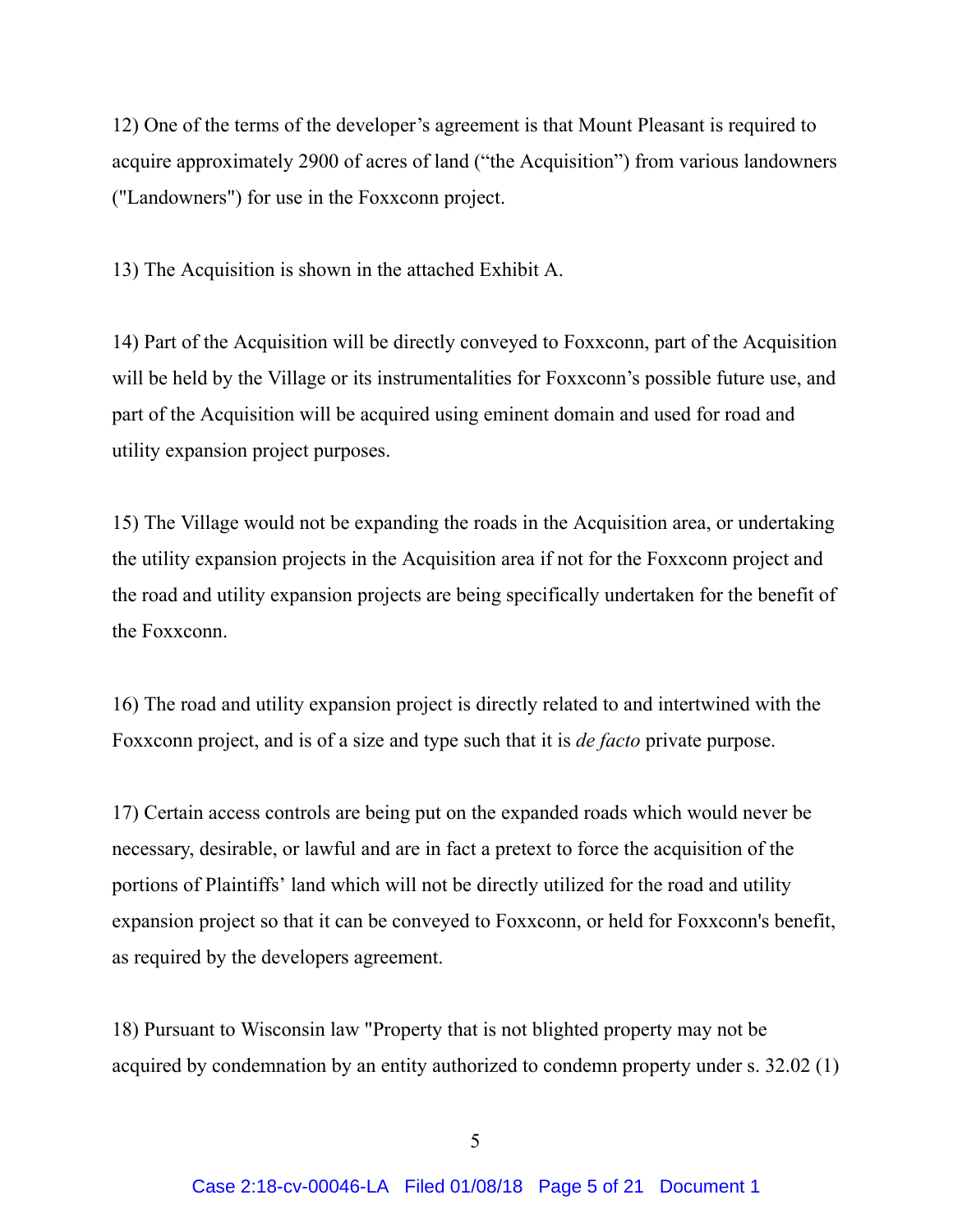or (11) if the condemnor intends to convey or lease the acquired property to a private entity." Wis. Stat. § 32.03(6)(b).

19) None of the land in the area of the Acquisition is blighted.

20) Wis. Stat. § 32.03(6)(b) was passed in response to *Kelo vs. New London*, and was intended to prevent government from taking private property for the direct benefit and convenience of private enterprise.

21) All of the land in the area of the Acquisition is being acquired for the direct benefit and convenience of private enterprise, namely, Foxxconn. The Defendants' implementation of Wis. Stat. § 32.03(6)(b) protects property owners who are not abutting roads from condemnation for private use, but not the identically situated landowners who happen to abut a road that is being expanded only for the use of the private company, the Defendants' policy of interpreting and implementing Wis. Stat. § 32.03(6)(b) in this manner is wholly arbitrary and without a rational basis.

22) Section 1.11 of the Wisconsin Statutes mandates an EIS stating that "All agencies of the state shall: Include in every recommendation or report on proposals for legislation and other *major actions* significantly affecting the quality of the human environment, a detailed statement, substantially following the guidelines issued by the United States council on environmental quality under P.L. 91−190, 42 USC 4331, by the responsible official on: 1. The environmental impact of the proposed action … ." Wis. Stat. § 1.11 (2)(c) (emphasis added).

23) The Foxxconn project will harm the environment in the area where the Plaintiffs reside by disrupting the environment, and likely, polluting the area.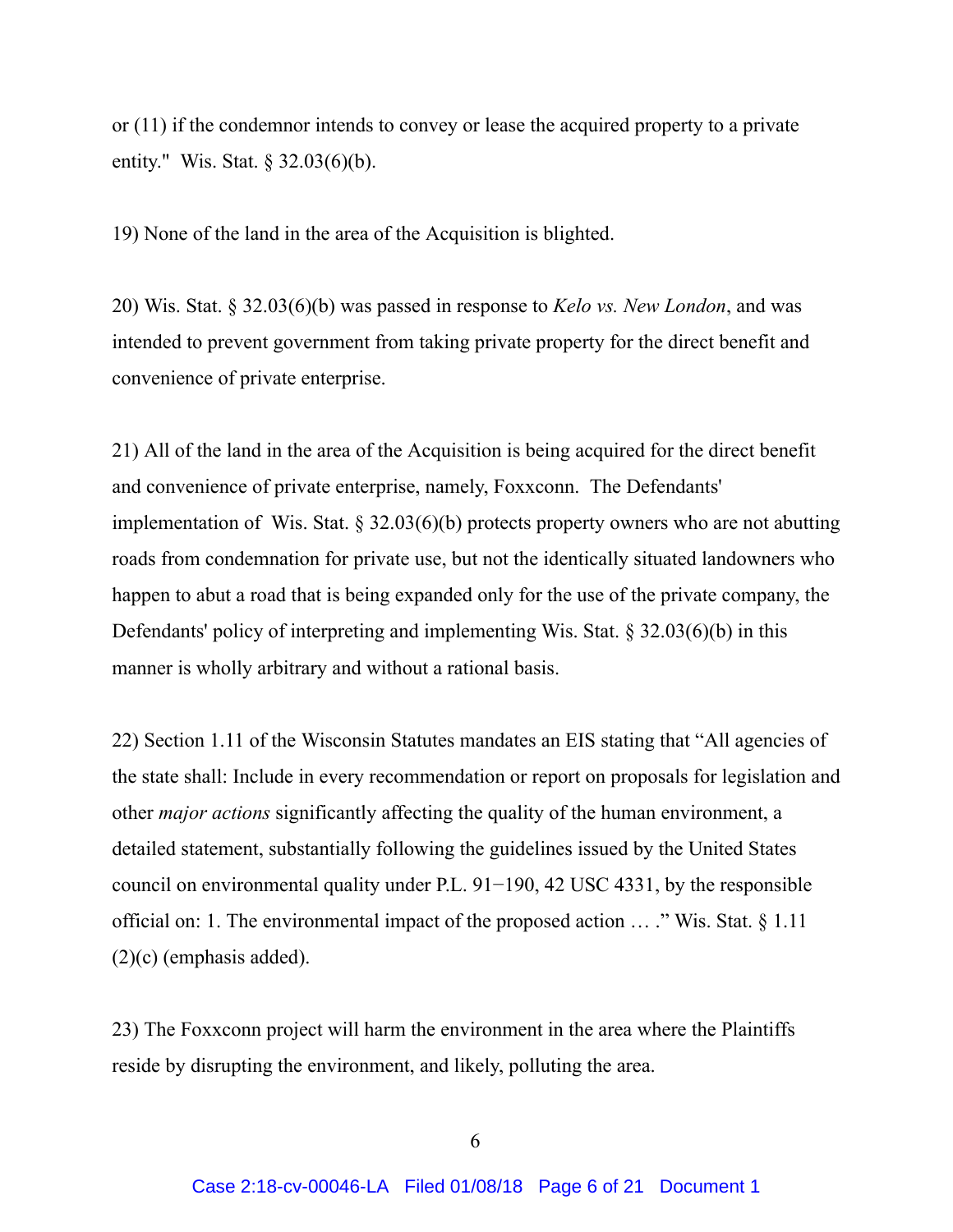24) For example, the Journal Sentinel reported that: "Foxconn Technology Group's plans for a sprawling manufacturing facility pose an array of environmental challenges, ranging from the way it will handle chemicals to the impact a plant of its size will have on the surrounding watershed ... in Asia, the Taiwan-based company, the world's largest contract manufacturer of consumer electronics, has grappled with pollution problems, particularly in China, where it serves as a contract manufacturer to Apple and other technology companies. A Wisconsin plant, like its facilities in Asia, would run through massive volumes of water that would have to be cleaned before and after production. Also, many potentially polluting chemicals are needed to build liquid crystal display panels for TV sets, laptops and wireless telephones. The fabrication of LCD components typically includes the use of zinc, cadmium, chromium, copper and benzene — a widely used organic solvent, according to experts. The Department of Natural Resources says it has not been briefed by the company on potential contaminants."<sup>2</sup>

25) The Foxxconn project has been exempted from the requirement of an environmental impact statement because the Legislation dictated that permitting and approvals within the EITM are *per se* not *major actions* and therefore not subject to Wis. Stat. § 1.11 and the Defendants have adopted a policy of using the Legislation to avoid the EIS requirements altogether. The Defendants have not completed an EIS.

26) Additionally, the Legislation had the effect of exempting the EITM from many of the valuable environmental protections that are usually applicable under Wisconsin law, and the Defendants have adopted a policy of using the Legislation to avoid these requirements altogether.

<sup>&</sup>lt;sup>2</sup> Milwaukee Journal Sentinel, 08/21/17 "Foxxconn Deal Raises Wide Array of Environmental Questions" Accessed 01/04/18 at

https://www.jsonline.com/story/news/local/wisconsin/2017/08/21/foxconn-deal-raises-wide-array-environ mental-questions/575898001/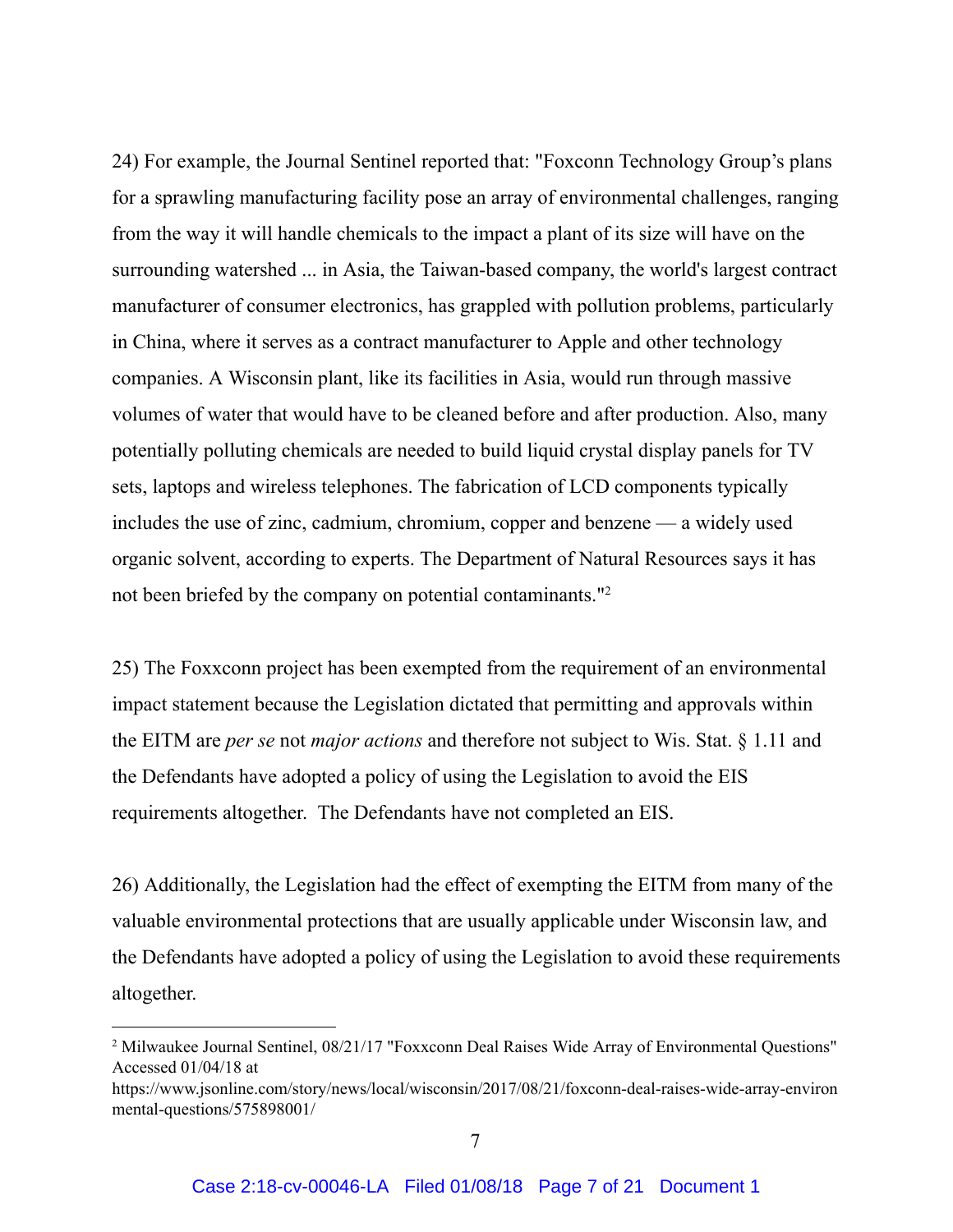27) For example, on 01/04/18, the Wisconsin State Journal reported that "Wisconsin's decision to lift restrictions on filling state-protected wetlands for Foxconn Technology Group is already paying off for the company in the early stages of its plan for a sprawling manufacturing complex ... Wetlands are valued because they prevent flooding, purify groundwater and provide wildlife habitat." 3

28) Although the Plaintiffs will be displaced by the project, they intend to stay in the area because of community, family, and business ties and thus will live in the immediate vicinity of the Foxxconn plant, which it the area that is already losing wetlands and is most likely to be affected by pollution and environmental disruption from the Foxxconn plant.

29) The Wisconsin Supreme Court has recognized that "it must be considered that the legislature intended to recognize the rights of Wisconsin citizens to be free from the harmful effects of a damaged environment where it can be shown that the person alleging injury resides in the area most likely to be affected by the agency action in question." *Wisconsin's Environmental Decade, Inc. v. PSC*, 69 Wis. 2d 1, 230 N.W.2d 243 (1975)

30) At a minimum, the Plaintiffs have been deprived by the policies of the reasoned and structured decision making process mandated by WEPA, Wis. Stat. § 1.11 *et seq*., and the basic environmental protections, for example, of valuable wetlands.

<sup>3</sup> Wisconsin State Journal, 01/04/18 "First environmental exemption clears Foxconn to fill 26 acres of wetlands"

http://host.madison.com/wsj/news/local/govt-and-politics/first-environmental-exemption-clears-foxconn-t o-fill-acres-of-wetlands/article\_c5b0dd02-dd4b-5f38-8686-00c58d7354f8.html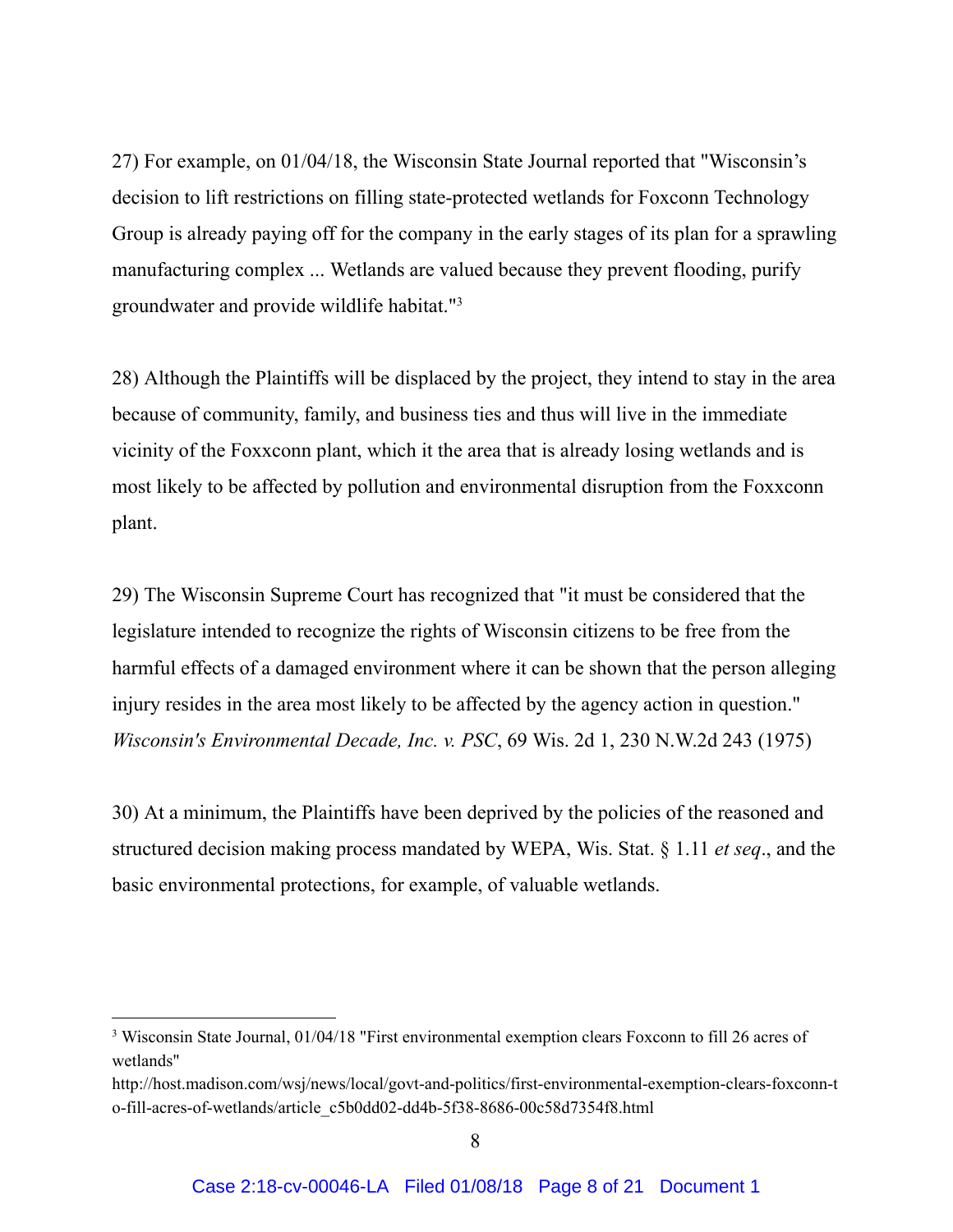31) Possibly, the Defendants' policies of waiving the basic procedural and substantive protections will lead to the Plaintiffs living in polluted and degraded area with the accompanying irreparable harm to health the environment which would have otherwise been preventable.

32) The Defendants offered some of the Landowners, but not the Plaintiffs, option packages under which the Village optioned their property based on a formula which resulted in the optionees being compensated approximately seven times (but in some cases as much as ten times) the fair market value of their property. Exhibit A shows the optioned properties.

33) The Defendants created a policy under color of state law, of not offering option packages to the Plaintiffs in this case, because the Plaintiffs' properties abut roads. Instead the Defendants are going to use eminent domain to compensate the Plaintiffs based on a framework that provides 1/7th or less of the *pro rata* compensation that their similarly situated neighbors are receiving, and does not adequately compensate the Plaintiffs for their losses.

#### PLAINTIFFS

34) The plaintiffs are: RODNEY JENSEN, an adult resident of the State of Wisconsin who owns approximately three (3) acres of land, where his primary residence is located, at and around 3301 S.E. Frontage Road, Mount Pleasant, Wisconsin, 53177; MICHAEL AND MARY J. SCHMIDT, adult residents of the State of Wisconsin who own approximately two point nine one (2.91) acres of land, where their primary residence is located, at and around 10514 County Line Road, Mount Pleasant, Wisconsin, 53177; ROGER STURYCZ, an adult resident of the State of Wisconsin who owns approximately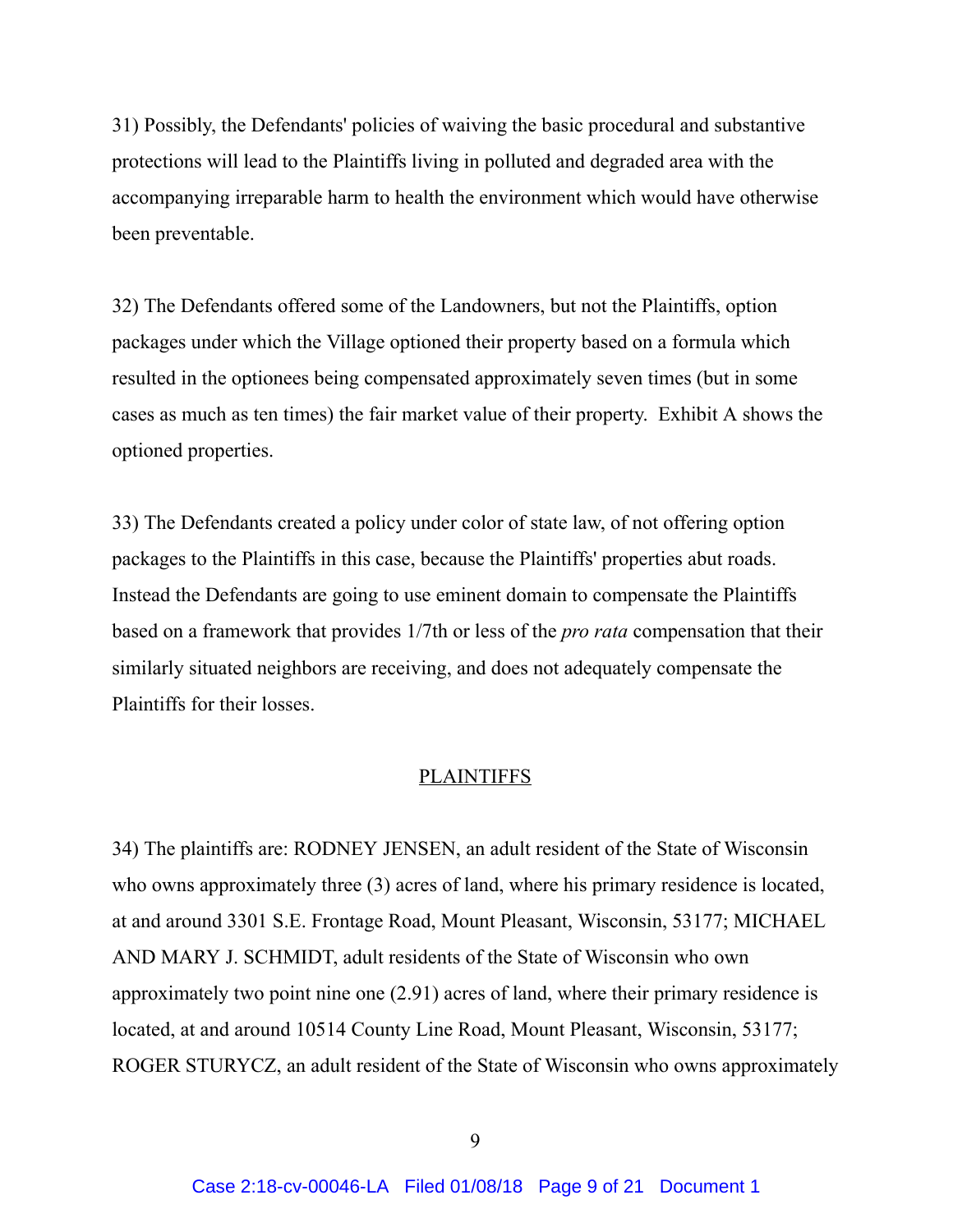one and a half (1.5) acres of land, where his primary residence is located, at and around 11604 County Line Road, Mount Pleasant, Wisconsin, 53177; ALFREDO AND ERLIINDA ORTIZ, adult residents of the State of Wisconsin who own approximately two (2) acres of land, where their primary residence is located, at and around; TODD AND TRACEY BLODGETT, adult residents of the State of Wisconsin who own approximately one point four (1.4) acres of land, where their primary residence is located, at and around 13320 County Line Road, Sturtevant, Wisconsin, 53177; JOSEPH AND KIMBERLY JANICEK, adult residents of the State of Wisconsin who own approximately one and a half (1.5) acres of land, where their primary residence and businesses including a limousine company and a trucking company are located, at and around 4204 Highway H, Sturtevant, Wisconsin, 53177; CONSTANCE AND RICHARD RICHARDS, adult residents of the State of Wisconsin who own approximately five point seven three (5.73) acres of land, where their primary residence is located, at and around 12910 County Line Road, Mount Pleasant, Wisconsin, 53177.

35) Together, the Plaintiffs own approximately 18.04 acres of land in the Acquisition area.

36) The Plaintiffs will be displaced from their homes as a result of the Acquisition.

37) Notwithstanding the fact that the Acquisition will displace the Plaintiffs, they currently intend to relocate only short distance away because of their substantial ties and interests in and to the community.

38) The Plaintiffs currently enjoy on their properties the privacy and quiet pleasures or rural life in their homes, including but not limited to outdoor activities in the area such as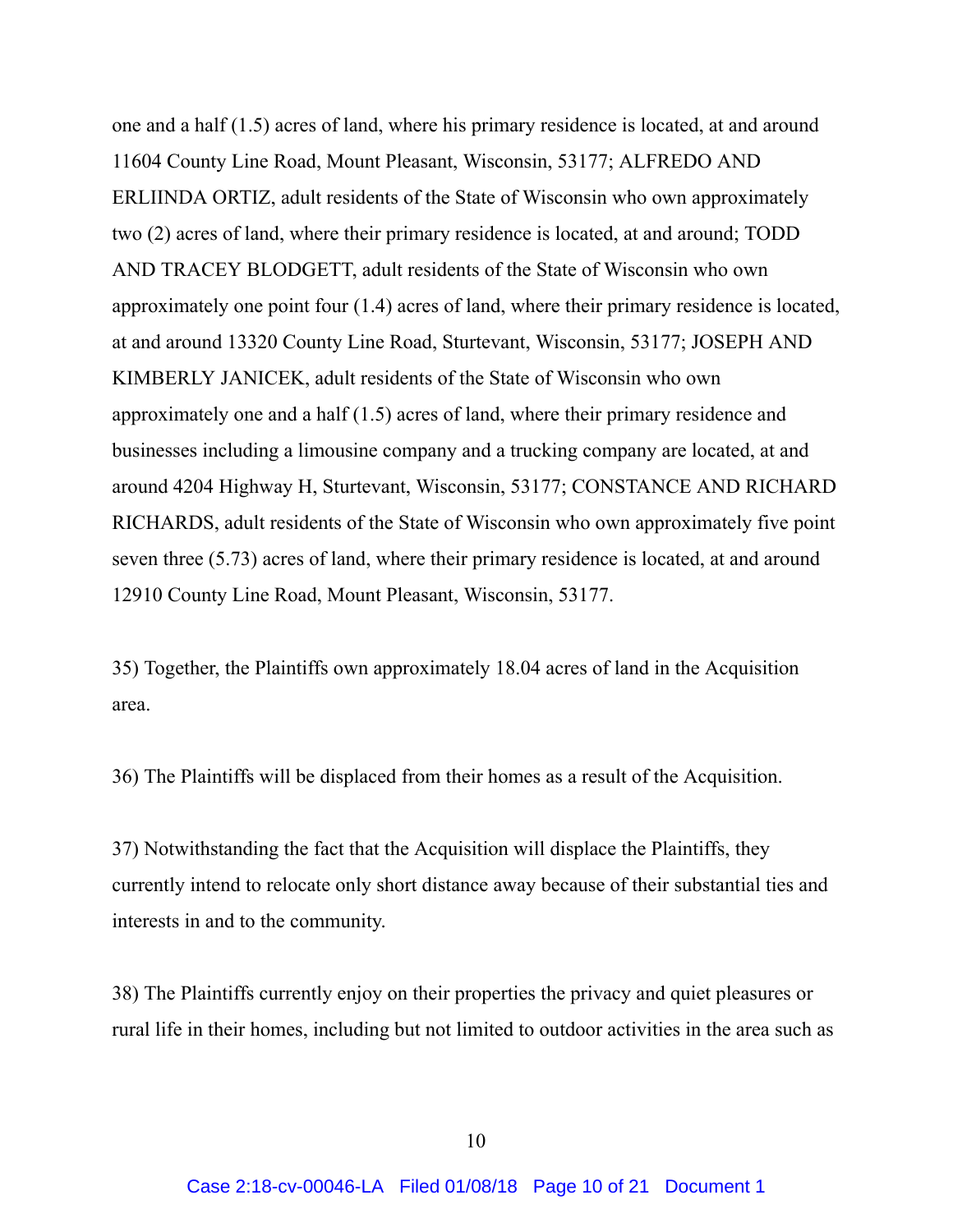snowmobiling, boating, gardening, dog walking, hiking, outdoor family events, swimming, fishing, hunting, and the aesthetic enjoyment of things as simple as sunsets.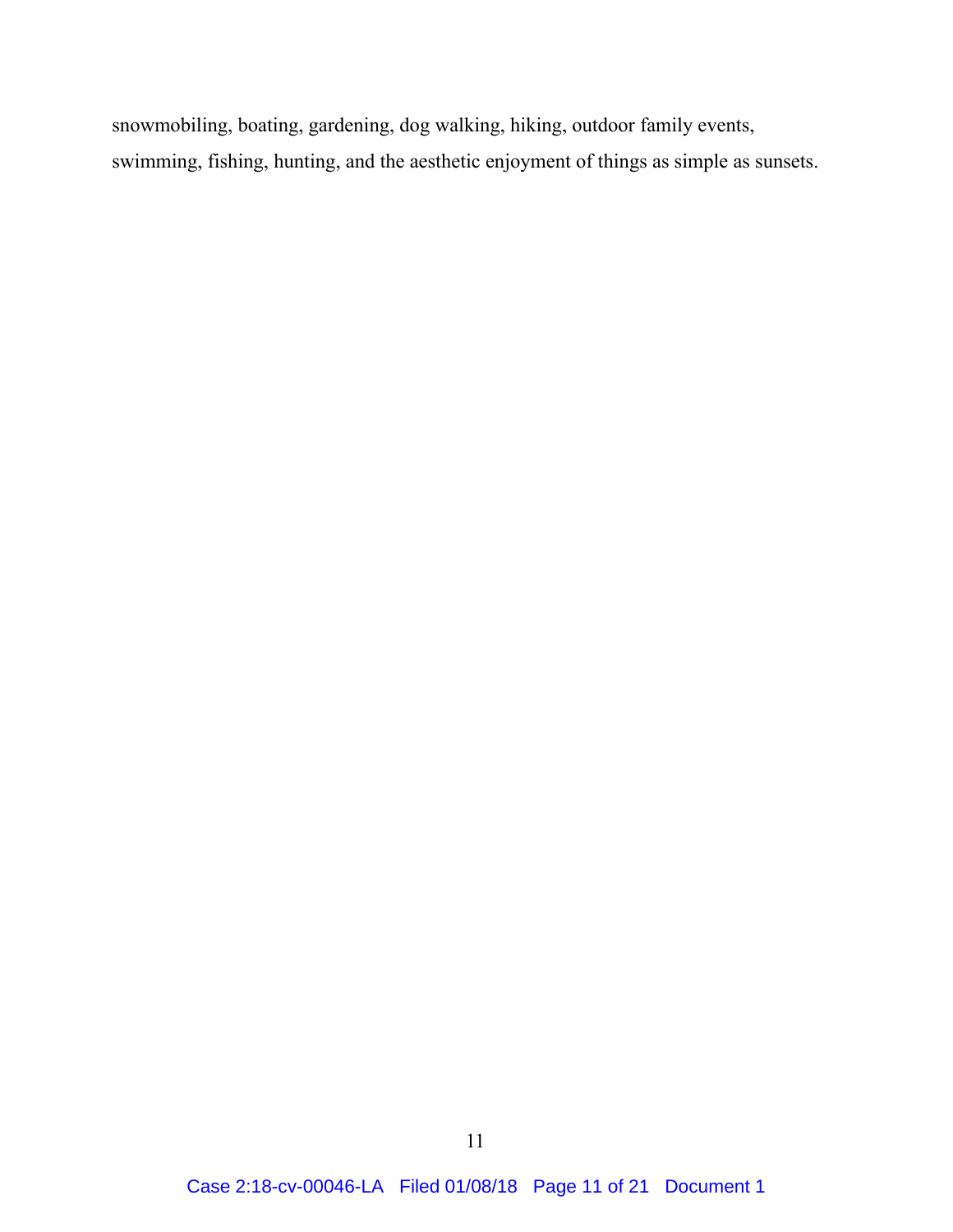#### **DEFENDANTS**

39) VILLAGE OF MOUNT PLEASANT, a Wisconsin municipal corporation, 8811 Campus Drive, Mount Pleasant, WI 53406.

40) In relation to all allegations in this complaint, the Village of Mount Pleasant has at all times acted, and threatens to further act, under color of state law.

41) DAVID DE GROOT, and adult resident of the State of Wisconsin who is signatory to the developer's agreement as the Village President of Mount Pleasant, an office which he currently holds, and is therefore responsible for the implementation of the developer's agreement and the Acquisition, he is sued in his individual and official capacity, 8811 Campus Drive, Mount Pleasant, WI 53406.

42) In relation to all allegations in this complaint, David De Groot has at all times acted, and threatens to further act, under color of state law.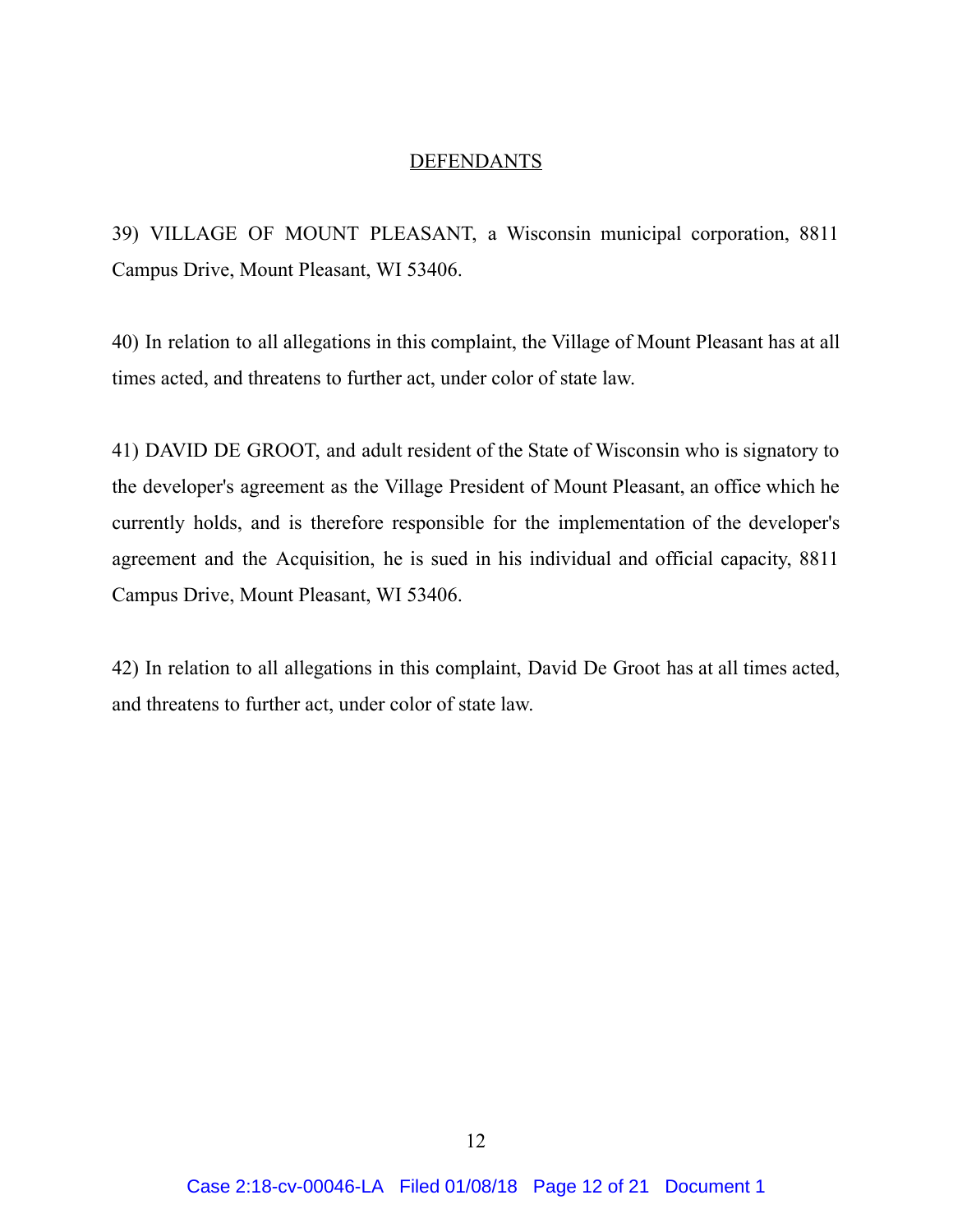#### JURISDICTION & JURY DEMAND

43) This Court has jurisdiction over this action pursuant to Title 28 U.S.C. §§1331 and 1343(3) in that the controversy arises under the United States Constitution and under 42 U.S.C. §1983 and 28 U.S.C. §§2201 and 2202. This Court has authority to award attorneys fees pursuant to 42 U.S.C. §1988. Plaintiff further invokes the supplemental jurisdiction of this Court under 28 U.S.C. §1367(a) to hear and adjudicate state law claims to the extent that any are intertwined with the questions presented in this case. Each and all of the acts (or threats of acts) alleged herein were done by defendants, or their officers, agents, and employees, under color and pretense of the statutes, ordinances, regulations, customs and usages of state law. The Plaintiffs request a jury.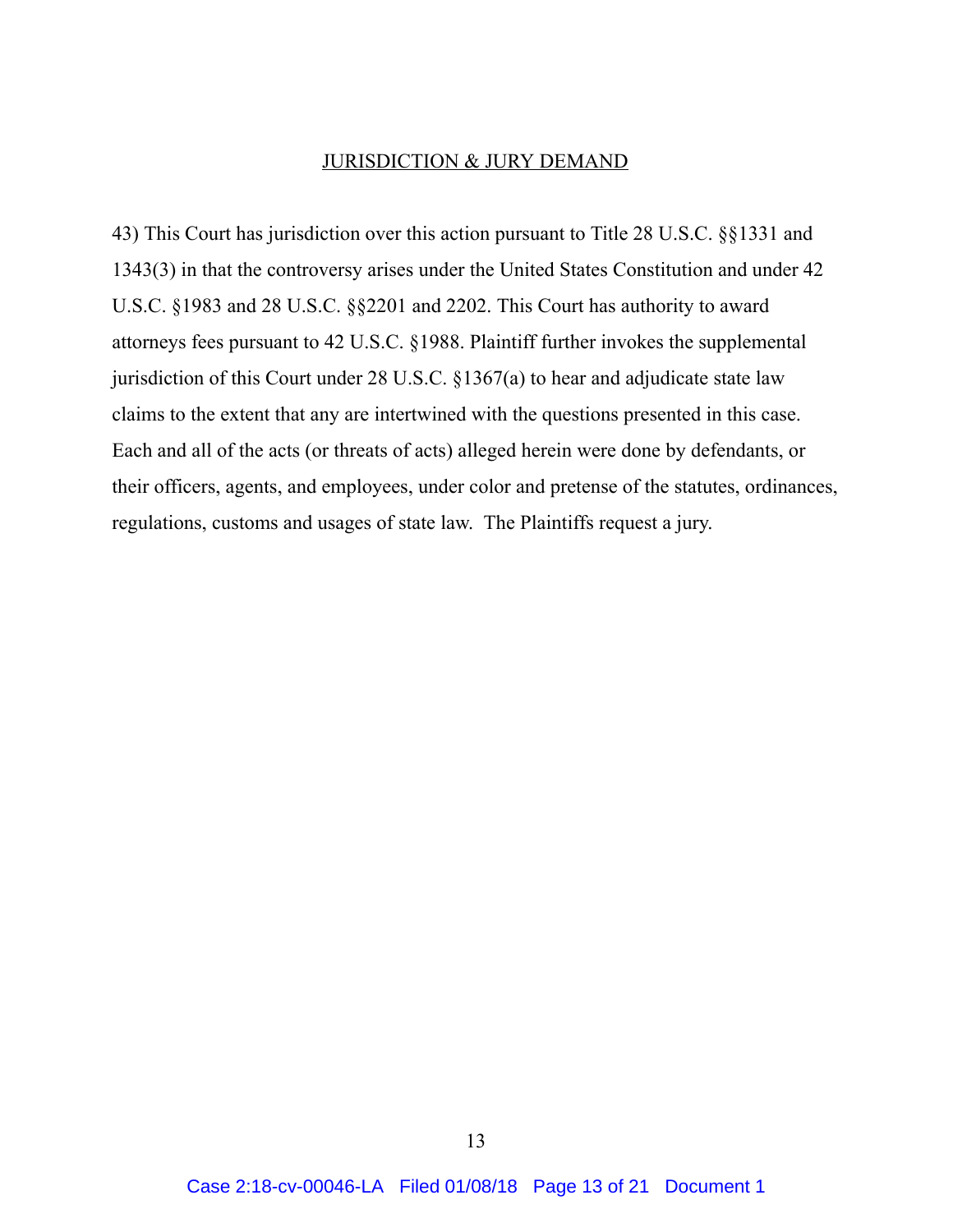# FIRST CAUSE OF ACTION (42 U.S.C. SECTION 1983: EQUAL PROTECTION AND SUBSTANTIVE DUE PROCESS)

44) Plaintiffs incorporate by reference paragraphs 1-43 as if fully set forth herein.

45) The the statutes, ordinances, regulations, policies, customs and usages of the Defendants, on their face and as applied or threatened to be applied, by Mount Pleasant and David De Groot, violate the Equal Protection Clause and the Due Process Clause of the Fourteenth Amendment.

46) First, specifically but not exclusively, by creating two classes of people, those who are protected from the taking of private property for non-public purposes, and those who are not because their property happens to be located near roads.

47) The Plaintiffs fall into the second group, their property, or parts thereof, is slated for taking through eminent domain even though some or all of it will be conveyed to a private entity, or used for road and utility projects that are entirely interwoven with the private entity's private interests and which would not be happening but for the EITM and the developers agreement.

48) This classification has a direct bearing on the fundamental interest in private property and equal protection of the laws. The Defendants have no rational basis to justify the creation of these classes. The Defendants' creation of these classes is irrational and wholly arbitrary.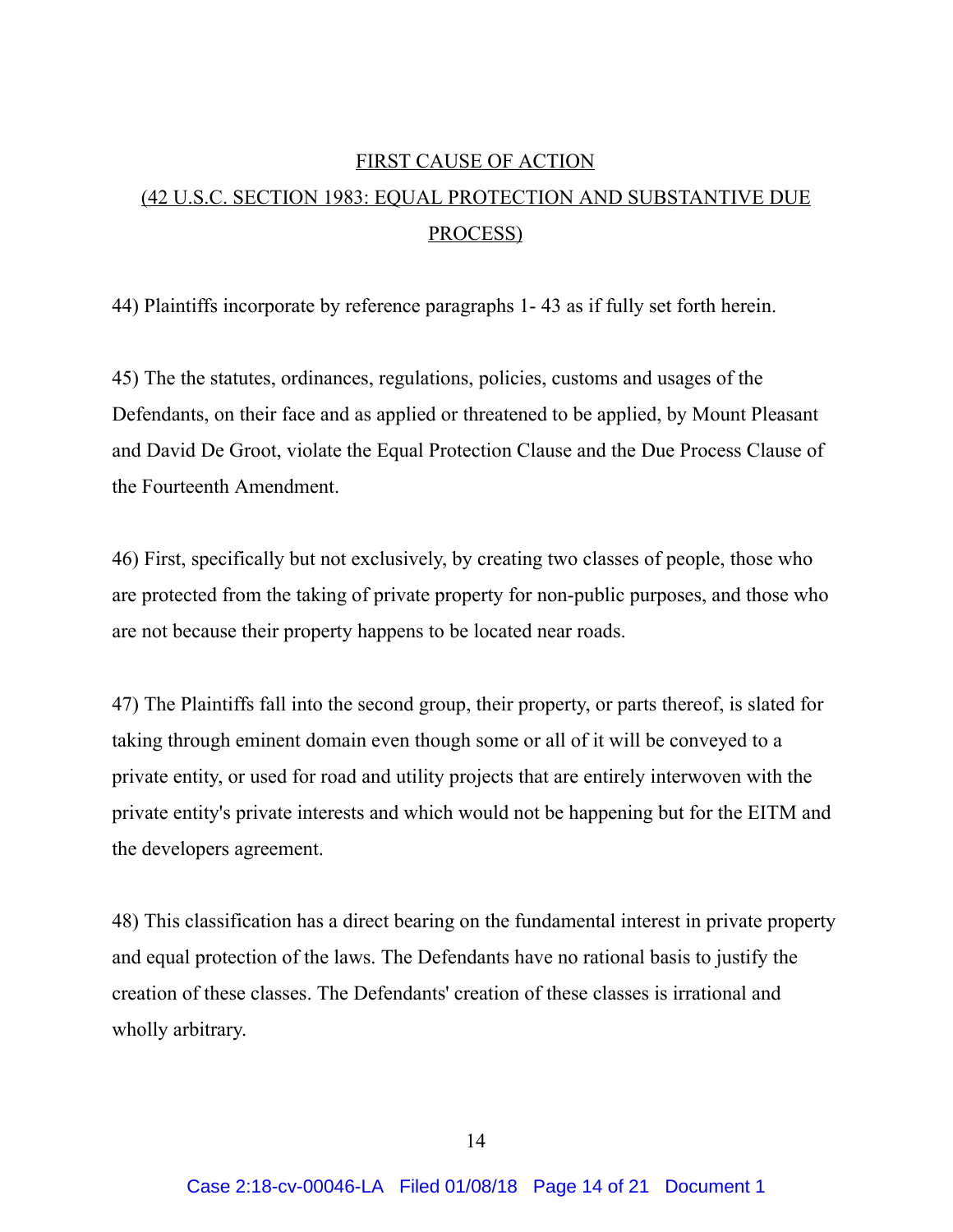49) The the statutes, ordinances, regulations, policies, customs and usages of the Village of Mount Pleasant, on their face and as applied or threatened to be applied, by the Village of Mount Pleasant and by Dave De Groot, deprive the Plaintiffs of valuable rights in the form of the right to equal protection, due process, and to be protected from takings of their land for private purposes.

50) The the statutes, ordinances, regulations, policies, customs and usages as pled herein are irrational and unreasonable, imposing unjustifiable deprivations and restrictions on the protected constitutional rights to equal protection due process, and private property. Because the statutes, ordinances, regulations, customs and usages and the application thereof to the Plaintiffs are irrational and unreasonable, their application violates the equal protection and due process guarantees of the Fourteenth Amendment to the United States Constitution and constitutes discrimination intentionally visited on the Plaintiffs by state law actors who knew or should have known that they had, and have, no justification, based on their public duties, for singling the Plaintiffs out for unfavorable treatment thereby acting for personal reasons, with discriminatory intent and effect.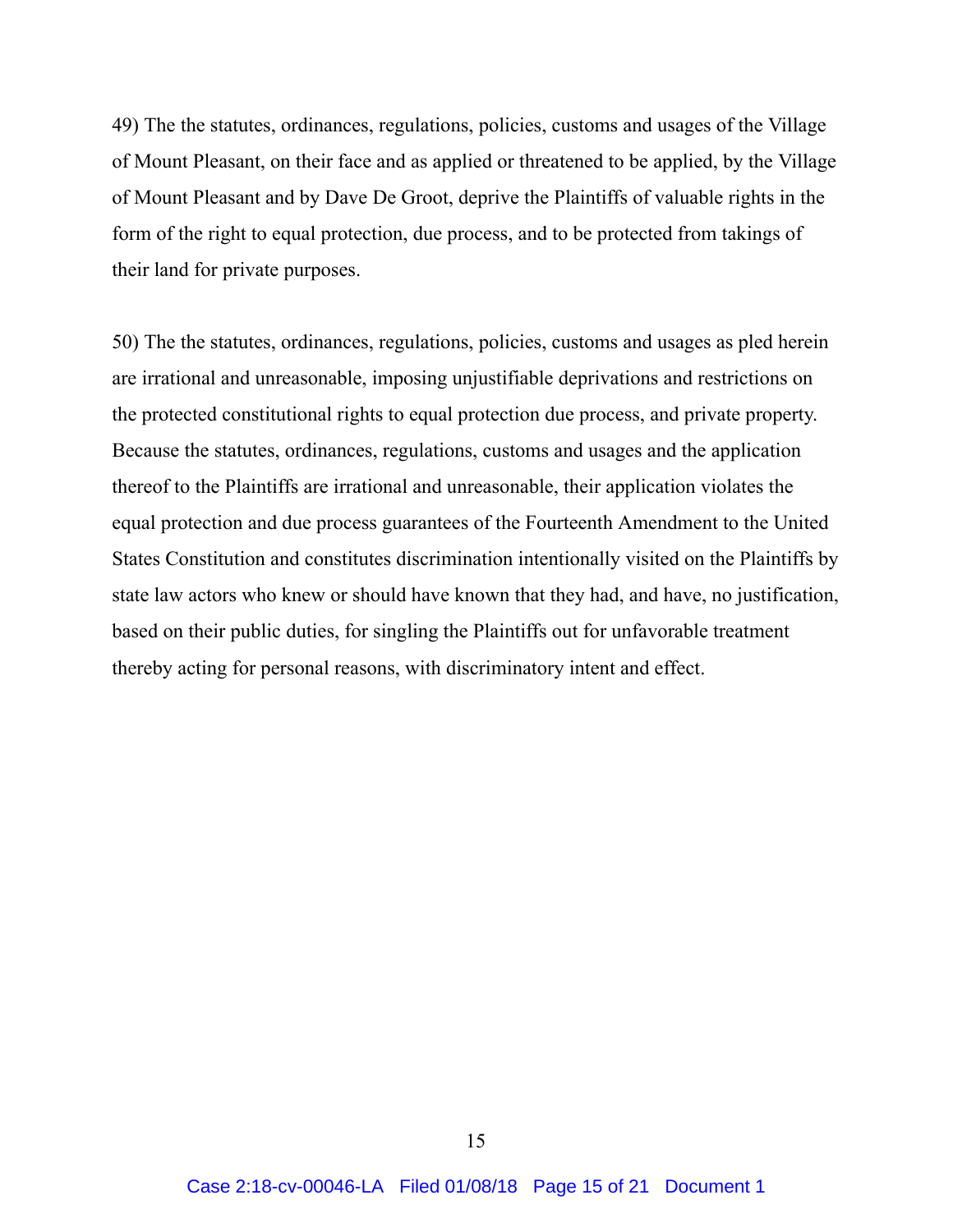# SECOND CAUSE OF ACTION (42 U.S.C. SECTION 1983: EQUAL PROTECTION AND DUE PROCESS)

51) Plaintiffs incorporate by reference paragraphs 1 43 as if fully set forth herein.

52) The the statutes, ordinances, regulations, policies, customs and usages of the Defendants, on their face and as applied or threatened to be applied, by Mount Pleasant and David De Groot, violate the Equal Protection Clause and the Due Process Clause of the Fourteenth Amendment.

53) Second, specifically but not exclusively, by creating two classes of people, those who are protected from possibly polluting and environmentally disruptive projects through the reasoned and structured decision making process enshrined in Wis. Stat. 1.11 and other environmental safeguards and regulations, and those who are not.

54) The Plaintiffs fall into the second group, because the requirement of an EIS along with an array of environmental protections have been irrationally and wholly arbitrarily circumvented by the Village of Mount Pleasant and David De Groot as to the ETIM and Foxxconn, and the Plaintiffs have thereby been denied due process and equal protection of the laws.

55) This classification has a direct bearing on the fundamental interest in private property due process and equal protection of the laws. The Defendants have no rational basis to justify the creation of these classes. The Defendants' creation of these classes is irrational and wholly arbitrary.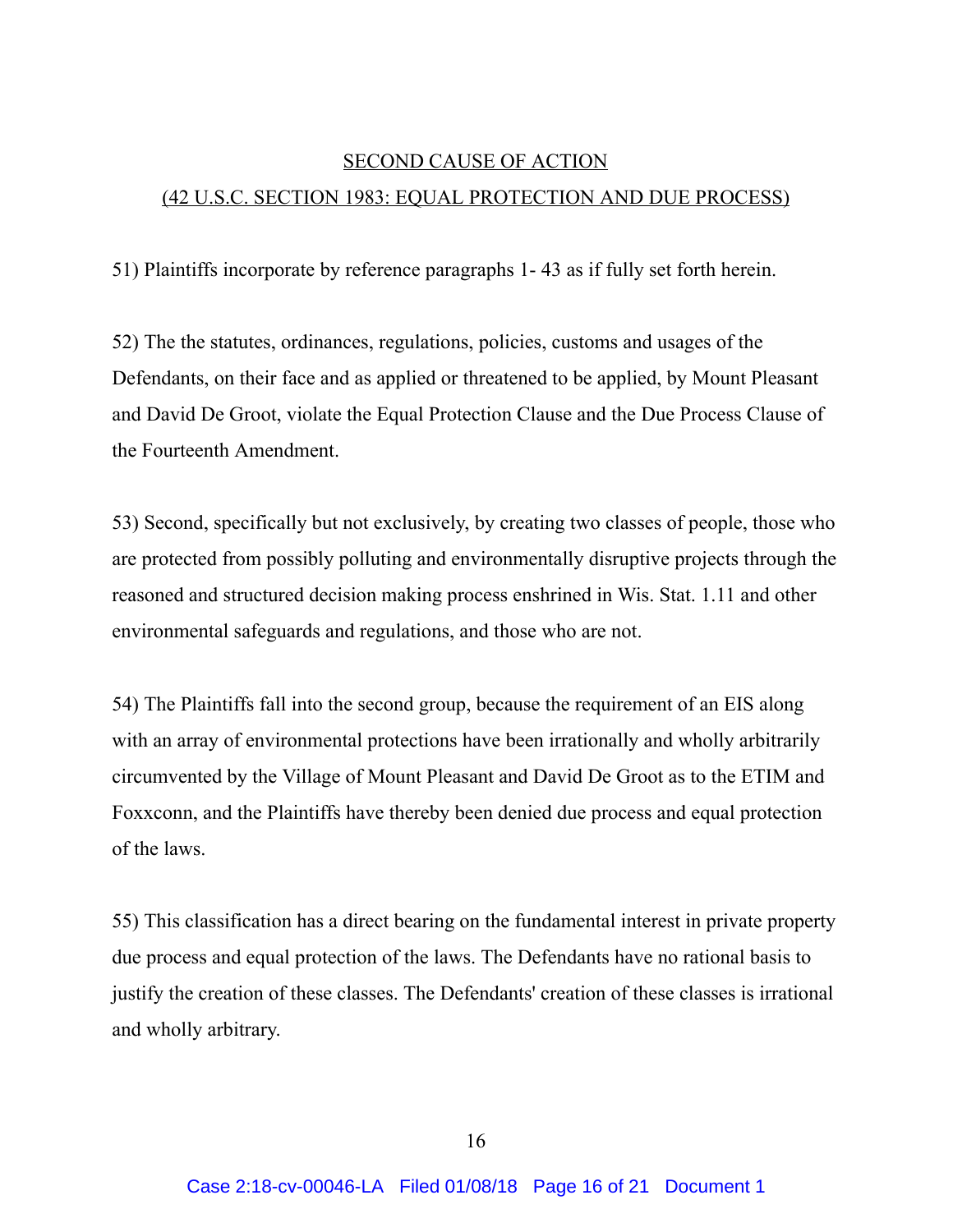56) The the statutes, ordinances, regulations, policies, customs and usages of the Defendants, on their face and as applied or threatened to be applied, deprive the Plaintiffs of valuable rights in the form of the right to be protected from environmental harms and careless, unstructured decision making for large possibly environmentally impactful decisions, unlike everybody else in the State who is protected under the Wisconsin Statutes.

57) The the statutes, ordinances, regulations, policies, customs and usages as pled herein are irrational and unreasonable, imposing unjustifiable deprivations and restrictions on the protected constitutional rights to equal protection, due process and private property. Because the statutes, ordinances, regulations, customs and usages and the application thereof to the Plaintiffs are irrational and unreasonable, their application violates the equal protection and due process guarantees of the Fourteenth Amendment to the United States Constitution and constitutes discrimination intentionally visited on the Plaintiffs by state law actors who knew or should have known that they had, and have, no justification, based on their public duties, for singling the Plaintiffs out for unfavorable treatment thereby acting for personal reasons, with discriminatory intent and effect.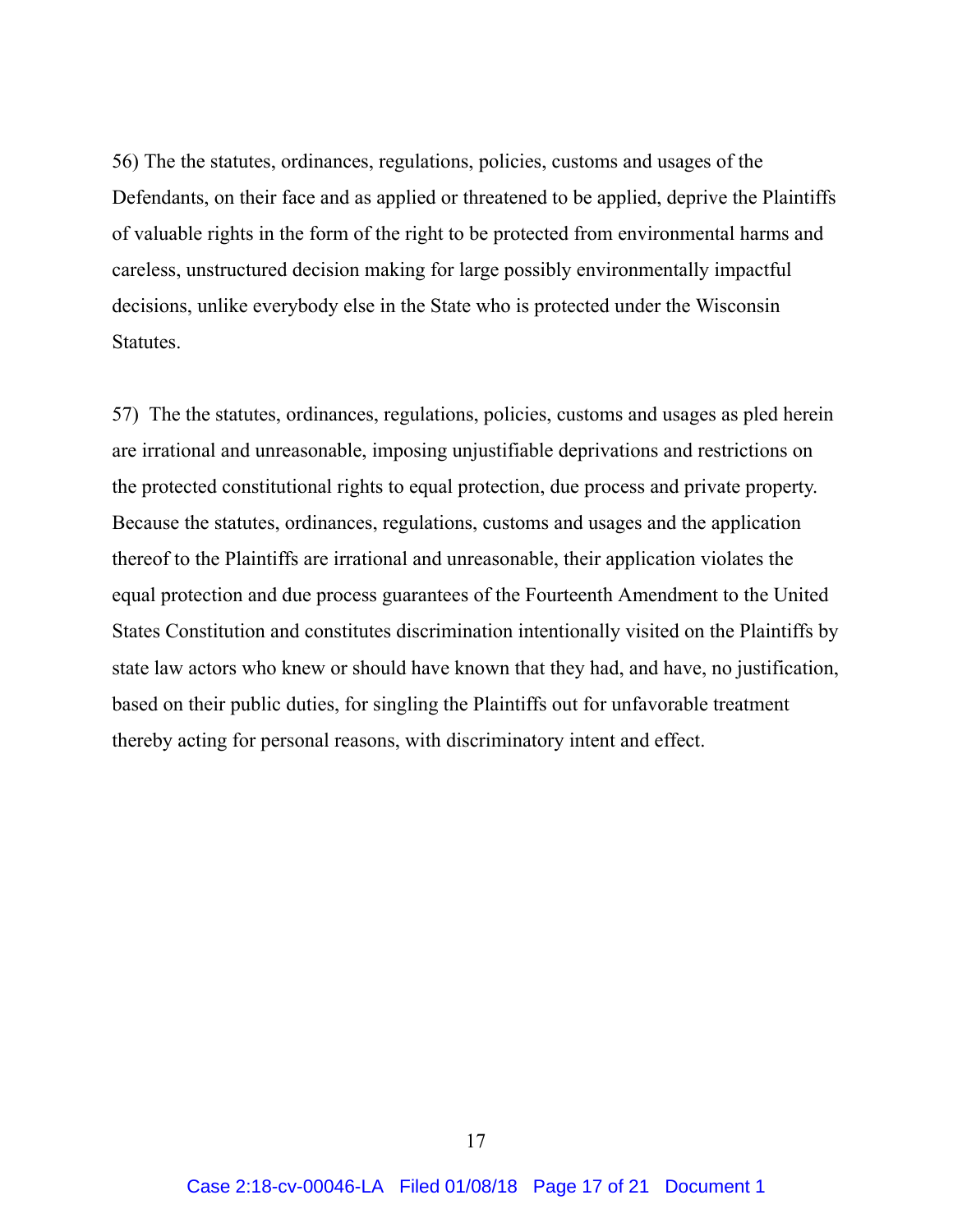## THIRD CAUSE OF ACTION (42 U.S.C. SECTION 1983: EQUAL PROTECTION AND DUE PROCESS)

58) Plaintiffs incorporate by reference paragraphs 1 43 as if fully set forth herein.

59) The the statutes, ordinances, regulations, policies, customs and usages of the Defendants, on their face and as applied or threatened to be applied, by Mount Pleasant and David De Groot, violate the Equal Protection Clause and the Due Process Clause of the Fourteenth Amendment.

60) Third, specifically but not exclusively, by creating two classes of people, those who are compensated for the acquisition of their land using option packages priced on the basis of formula that pays seven times (but in some cases up to 10 times) the fair market value of the property acquired, and those whose property is going to be acquired through eminent domain and compensated a fraction (1/7th to 1/10th) of what their similarly situated neighbors are being compensated.

61) The Plaintiffs fall into the second group, because for reasons which are irrational and wholly arbitrary, namely that the Plaintiffs' properties abut roads, the Plaintiffs have not been offered option packages, wherefore, the Plaintiffs have been discriminated against, denied due process, and denied the equal protection of the laws.

62) This classification has a direct bearing on the fundamental interest in private property, just compensation, due process and equal protection of the laws. The Defendants have no rational basis to justify the creation of these classes.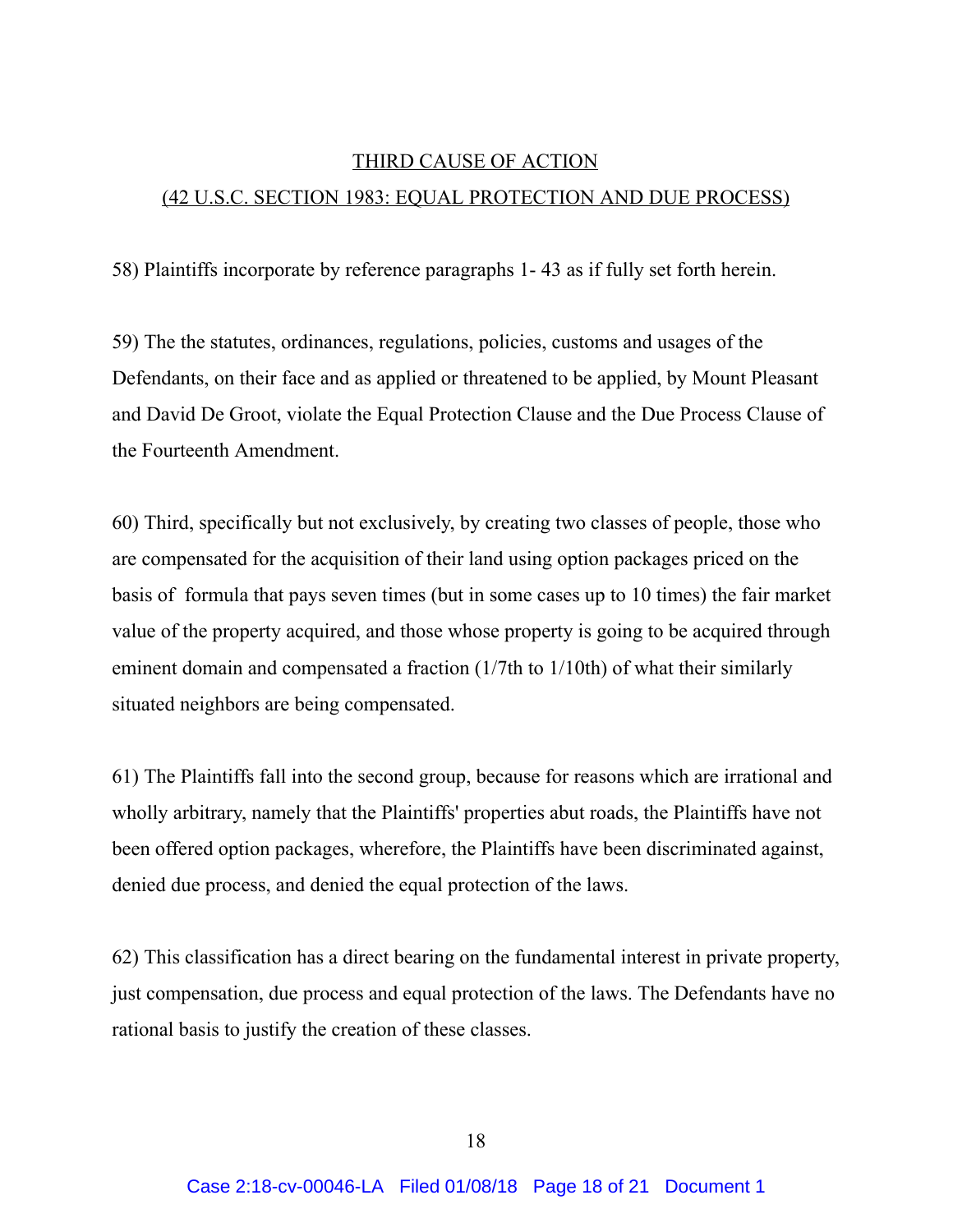63) The the statutes, ordinances, regulations, policies, customs and usages of the Defendants, on their face and as applied or threatened to be applied, deprive the Plaintiffs of constitutional rights to due process, private property, and equal protection.

64) It is arbitrary and irrational to compensate some landowners using a formula that pays them seven times to ten times the fair market value of their property, and other similarly situated landowners a fraction of this amount.

65) The the statutes, ordinances, regulations, policies, customs and usages as pled herein are irrational and unreasonable, imposing unjustifiable deprivations and restrictions on the protected constitutional rights to equal protection, due process and private property. Because the statutes, ordinances, regulations, customs and usages and the application thereof to the Plaintiffs are irrational and unreasonable, their application violates the equal protection and due process guarantees of the Fourteenth Amendment to the United States Constitution and constitutes discrimination intentionally visited on the Plaintiffs by state law actors who knew or should have known that they had, and have, no justification, based on their public duties, for singling the Plaintiffs out for unfavorable treatment thereby acting for personal reasons, with discriminatory intent and effect.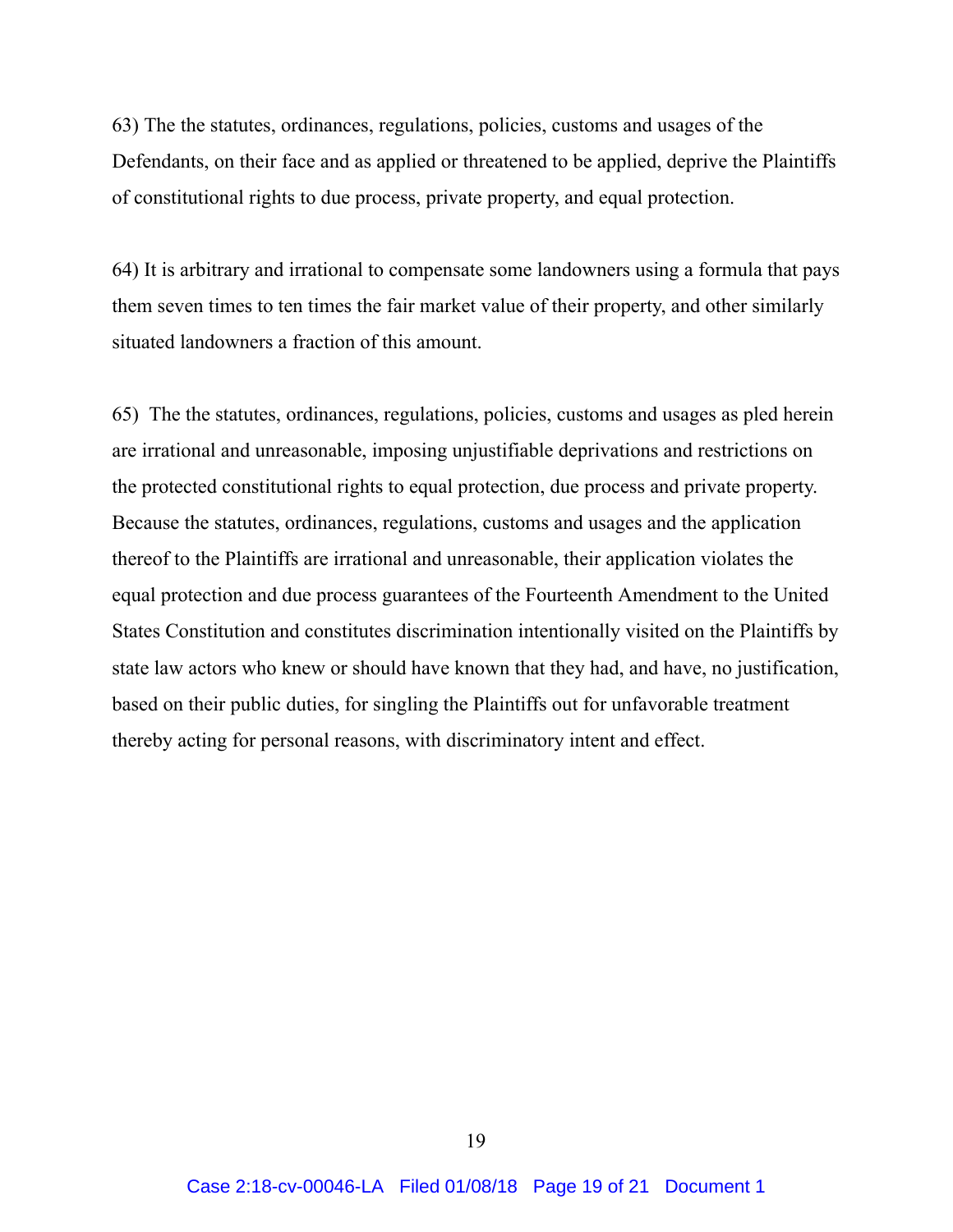## FOURTH CAUSE OF ACTION (42 U.S.C. SECTION 1983: DUE PROCESS)

66) Plaintiffs incorporate by reference paragraphs 1 43 as if fully set forth herein.

67) The the statutes, ordinances, regulations, policies, customs and usages of the Defendants, on their face and as applied or threatened to be applied by the Defendants, violate the Due Process Clause by not complying with the public use requirement of the Fifth Amendment.

68) Specifically but not exclusively by depriving Plaintiffs of their property without due process of law when the property taken is not for a public purpose.

69) The the statutes, ordinances, regulations, policies, customs and usages as pled herein are irrational and unreasonable, imposing unjustifiable deprivations and restrictions on the protected constitutional rights to equal protection, due process and private property. Because the statutes, ordinances, regulations, customs and usages and the application thereof to the Plaintiffs are irrational and unreasonable, their application violates the equal protection and due process guarantees of the Fourteenth Amendment to the United States Constitution and constitutes discrimination intentionally visited on the Plaintiffs by state law actors who knew or should have known that they had, and have, no justification, based on their public duties, for singling the Plaintiffs out for unfavorable treatment thereby acting for personal reasons, with discriminatory intent and effect.